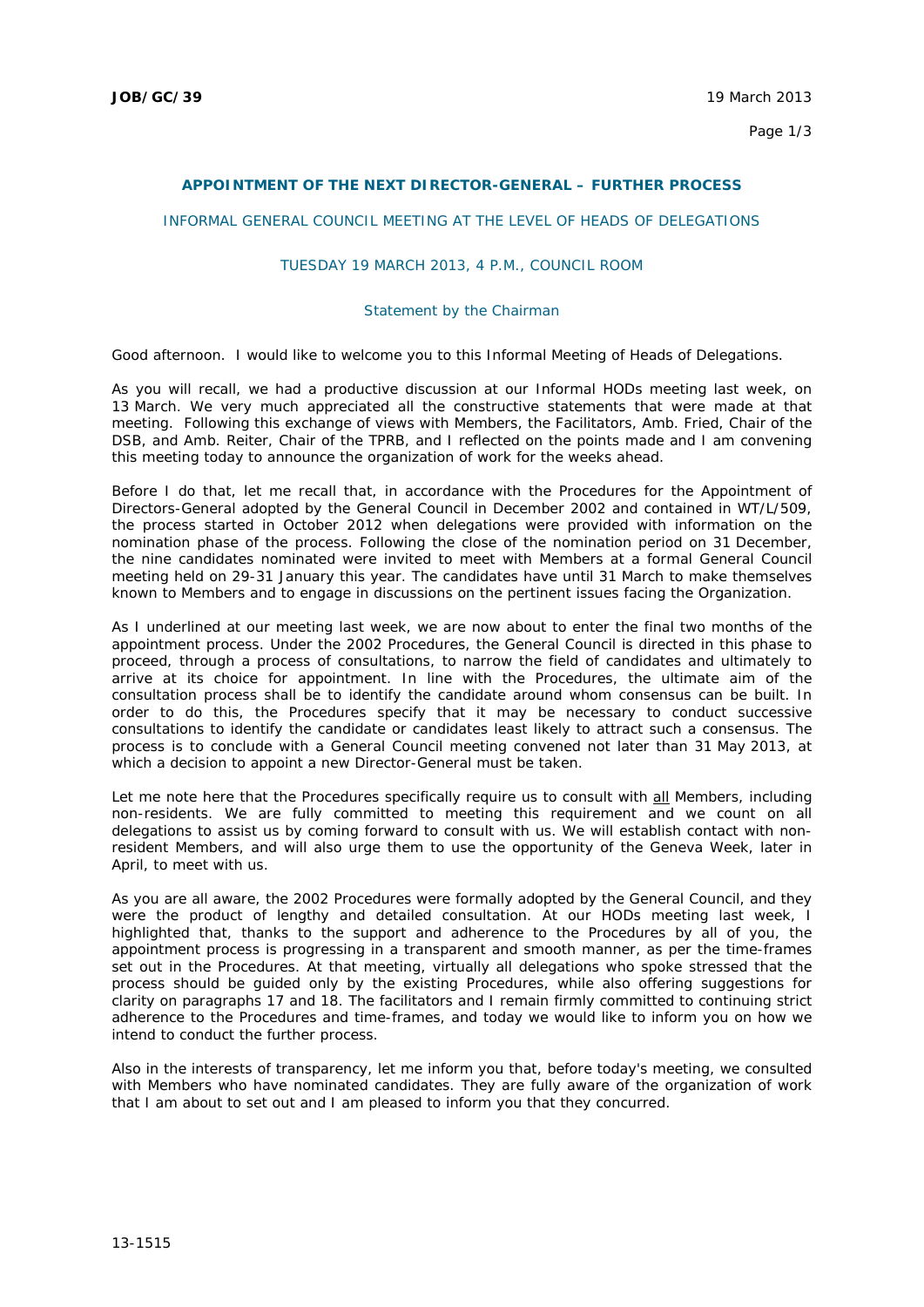In setting out the elements of the organization of work for the weeks ahead, we were guided by Members' views expressed last week, which included *inter alia:* 

- o Members stressed the importance of strict adherence to the 2002 Procedures in this exercise, and of moving rapidly towards narrowing the field of candidates.
- o A large number of Members preferred having three, or at most four rounds of consultations, recognizing that, as a practical reality, given the time we have, four rounds of consultations is the absolute maximum.
- o Another element that emerged clearly was Members' preference for having only two candidates in the final round, in order to facilitate the building of consensus. In this regard, and again considering the limited time available as well as the number of candidates, a number of Members mentioned the need to reduce the slate of candidates efficiently, and provided us with suggestions on how many candidates may be expected to withdraw at the end of each round. This means that by the time we reach the final stage, seven candidates would be expected to withdraw.
- o Many Members, with a view to the need to reduce the slate of candidates efficiently, highlighted the importance of showing restraint in the number of preferences to be expressed.

Guided by your views, I will now inform you of the different elements of the organization of work.

First, on the matter of the number of rounds of consultations, we will aim at having three rounds of consultations. It is our hope and intention that a fourth round will not be necessary, but we cannot, of course, at this stage *a priori* preclude that a fourth round may be required by unexpected circumstances, depending on the preferences you, the Members, express.

Second, in light of the clear preference for having only two candidates in the final round and bearing in mind our aim of having three rounds, four candidates would be expected to withdraw in the first round and, on this basis, three would be expected to withdraw in the second round.

Third, with regard to the question to which Members will be expected to respond in the consultations, as was done in 2005, the question will be: **"What are your preferences?"** – this means more than one, that is multiple, preferences without ranking. In view of what we heard from Members at the 13 March HODs, we urge all delegations to come forward with four preferences in the first round of consultations and, on this basis, Members are expected to express two preferences in the second round. On this point, let me also reassure Members here that we will not accept any negative preferences.

Fourth, in line with past practice, we will consult all Heads of Delegation in their capacity as representatives of individual Members. The consultations will be on a "confessional" basis, in accordance with time-honoured practice since the WTO's creation – this process is understood and practiced by all. I and both Facilitators – and only we – will be present during all consultations. The positions and views expressed by Members will be treated in the strictest confidence by us, as has always been the case in the WTO. No information or other forms of indications of individual Members' specific preferences will be made available by us to other Members, to the candidates or to the public at large.

Fifth, in assessing the information we receive and reporting to Members, we shall be guided by the elements set out in paragraph 17 of the 2002 Procedures, which states: "The Chair, with the assistance of the facilitators, shall consult all Members, including non-resident Members, in order to assess their preferences and the breadth of support for each candidate". In 2005, the then General Council Chair explained that: "As regards the breadth of support, we considered the distribution of preferences across geographic regions and among the categories of Members generally recognized in WTO provisions: that is, LDCs, developing countries and developed countries". The Chair also informed that other criteria were considered and rejected by Members in the formulation of the Procedures in 2002. As reflected in past decisions and in experience, and based on common sense, "breadth of support" means the larger membership.